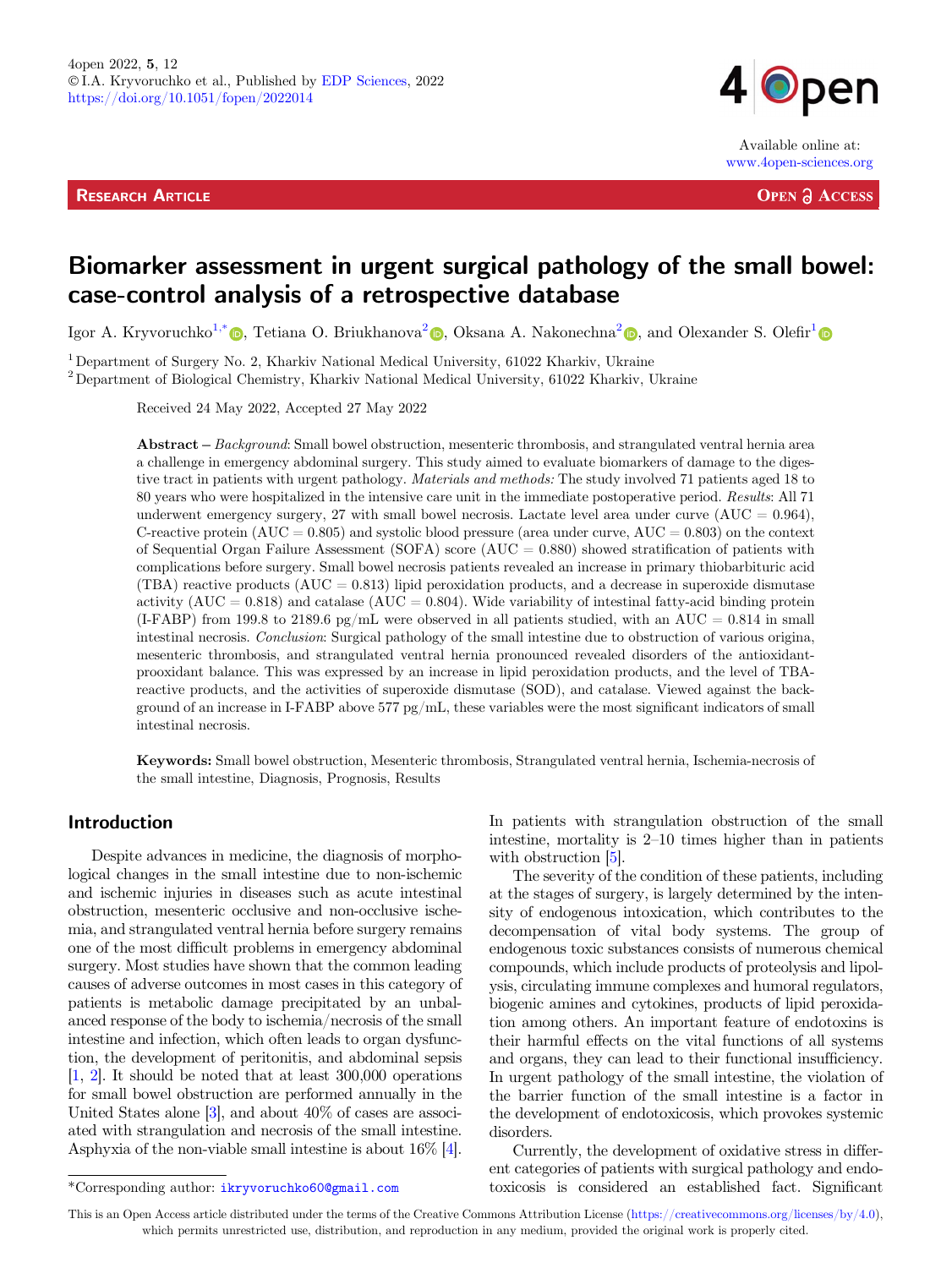changes in the balance in the prooxidant-antioxidant system associated with the prevalence of prooxidant factors are typical pathophysiological reactions in the human body in various diseases [\[6](#page-9-0), [7](#page-9-0)]. These phenomena, in turn, mediate many metabolic disorders, in particular, a strong intensification of free radical processes during the suppression of antioxidant defense systems. Undoubtedly, the most important event in the intake of toxins is enteral distress syndrome, which occurs in the early stages of urgent pathology of the small intestine, including non-purulentinflammatory conditions. And according to recent concepts, an important pathogenic factor responsible for the formation of endogenous intoxication, systemic inflammatory response and multiple organ failure in urgent surgical pathology of the abdominal organs is intestinal insufficiency syndrome, which complicates the course of the postoperative period in 30–50% of patients, despite the elimination of the cause of its development. In patients with urgent pathology of the small intestine, the digestive tract is quite vulnerable, and the occurrence of its dysfunction plays a significant role in the development of complications of the disease [\[8\]](#page-9-0). Often, the severity of digestive tract dysfunction indicates the severity of the condition of critical patients since several publications have reported that almost 50% of patients in intensive care units have damage to enterocytes at the initial stage of treatment [\[9](#page-9-0)], and among seriously ill patients with digestive tract dysfunction, higher mortality rates are observed [\[10](#page-9-0)–[12](#page-9-0)].

This study aimed to evaluate the intensities of some indicators of endogenous intoxication, including the prooxidant-antioxidant system and the biomarker of damage to the digestive tract (I-FABP) in patients with urgent pathology of the small intestine and to determine their prognostic significance.

# Material and methods

A two-centre retrospective study was conducted at Kharkiv National Medical University, which involved 71 patients aged 18–80 who were hospitalized in the intensive care unit in the immediate postoperative period. The study was conducted from September 1, 2017, to November 30, 2021, with the consent of the University Ethics Committee (Protocol No. 3 of September 20, 2021).

Medical records were reviewed, including symptoms and signs, laboratory tests, and imaging studies. Written informed consent was obtained from each patient. Initial assessment of patients included: history of abdominal intervention; clinical symptoms (abdominal pain, bloating, nausea, vomiting, shortness of breath and defecation); examination data (bloating with palpated loops of the small intestine, the presence of peristaltic waves, pain or symptoms of peritonitis).

### Inclusion criteria

The study included men and women who were hospitalized with small bowel obstruction, pinched abdominal hernias, and mesenteric thrombosis. Based on some clinical data, the inclusion criteria for patients met one of the following conditions: a simple abdominal radiograph or abdominal ultrasound showing multiple levels of air and fluid in the small intestine, but no signs of gas in the colon; radiography and/or computed tomography (CT) of the abdominal cavity; and confirmation of mesenteric occlusion during laparotomy or laparoscopy.

### Exclusion criteria

Patients with mechanical obstruction of the colon; patients with early postoperative small bowel obstruction less than 30 days after abdominal surgery; patients with ascites; concomitant disease with acute myocardial infarction and stroke; severe acute pancreatitis with obstruction or necrosis of the small intestine; post-resuscitation disease due to cessation of efficient blood circulation and refractory shock; pregnancy; history of cancer.

### Patient characteristics

When examining patients, the following data were collected: personal data (age, gender, previous operations on the abdominal organs and abdominal trauma); laboratory examination: peripheral blood leukocytes count, platelets, hematocrit, lactate, C-reactive protein; in the dynamics of patient treatment, systolic blood pressure (SBP) was monitored and the following scores were calculated for each patient: Acute Physiology and Chronic Health Evaluation (APACHE) II score, Sequential Organ Failure Assessment (SOFA) score. Evaluation of antioxidant-prooxidant status was performed by determining the content of markers of intensification of free radical oxidation and oxidative damage of cellular structures: compounds reacting with thiobarbituric acid (TBA-AP) and diene conjugates (DC) were performed spectrophotometrically; 8-isoprostane was performed using a set of reagents called "8-isoprostane ELISA" manufactured by "Cayman Chemical" (USA). Assessment of antioxidant status was performed by determining the content of major antioxidant enzymes such as superoxide dismutase (SOD) [\[13\]](#page-10-0), and catalase with a sandwich enzyme-linked immunosorbent assay using a set of reagents "Human Catalase, ELISA Kit", manufactured in the USA, and glutathione peroxidase (GP) was performed spectrophotometrically. The level of I-FABP was carried out using commercial kits "I-FABP, Human, ELISA kit" manufactured by the Netherlands.

### Choice surgery and patient distribution in urgent pathology of the small intestine

The patients underwent urgent surgery with effective source control, supporting appropriate antibiotics, resuscitation, and organ-support therapy. Surgical approaches depended on the specific clinical situation and took into account the existing World Society of Emergency Surgery (WSES) recommendations for these categories of patients, including local conditions and opportunities [\[14](#page-10-0)–[17](#page-10-0)].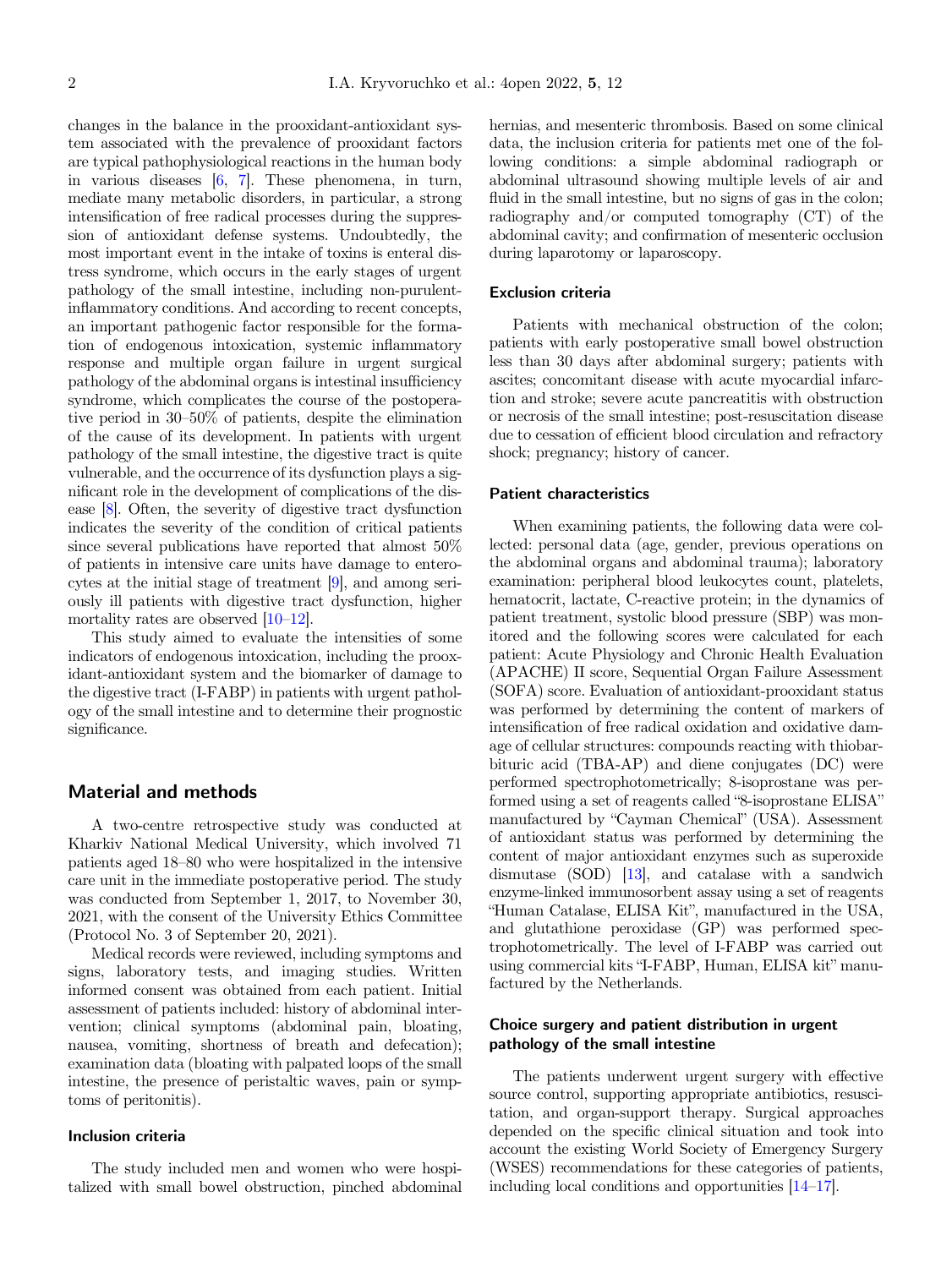### Statistical analysis

Statistical data processing was performed using the trial version of STATISTICA 13.3 EN. Initially, statistical analysis was performed using descriptive statistics including Tukey for testing differences among samples and the Shapiro–Wilk test to assess the normality of the distributions of the selected indicators. Continuous data were presented as mean and standard deviation  $(M \pm SD)$ . Zero hypotheses (H0) in statistical tests were rejected at a significance level of  $p < 0.05$ . Prediction of necrosis of the small intestine was carried out with the use of multidimensional statistical methods for all studied indicators. To assess the diagnostic significance of the different biomarkers studied, receiver operating characteristic (ROC) analyses were performed: the sensitivity, specificity, and area under the ROC curve for the biomarkers, and the significance of the differences between them were assessed taking into account its 95% confidence interval. The prognostic effect of the models was assessed based on the area under the curve (AUC) indexes: the efficiency of the model was considered to be restricted to AUC  $\geq$  0.70; was good to AUC  $\geq$  0.80; was excellent to AUC  $\geq$  0.90.

### Results

Among the studied patients, 54 had a small bowel obstruction, 9 with a strangulated ventral hernia, and 6 with mesenteric thrombosis. Of the 71 patients examined, 27 had small intestinal necrosis, and all 71 underwent emergency surgery.

It has been established that in the studied diseases there is an increase in the level of toxic products of a hydrophilic nature (peptides of medium molecular weight,  $\lambda = 254$  nm), and activation of an acute inflammatory reaction was observed in all patients, which was determined by a significant increase in the level of leukocytes in the blood and Creactive protein relative to the control  $(p < 0.0001)$  [\(Tab. 1](#page-3-0)) against the background of the development of increased levels of lactate and hematocrit in the blood ( $p < 0.05$ ). The results of the distribution of patients by changes in laboratory data and severity depending on the presence of necrosis of the small intestine are presented in [Table 2](#page-4-0). Indicators were selected that were reliable and belonged to the category of good and excellent before surgery [\(Tab. 3\)](#page-5-0): AUC of lactate before surgery was  $0.964$  ( $p < 0.0001$ ), AUC of C-reactive protein was 0.805 ( $p < 0.0001$ ), and AUC of systolic blood pressure was  $0.803$  ( $p < 0.0001$ ). The SOFA score was also reliable for assessing the stratification of patients with small bowel necrosis before surgery, and its AUC was 0.880,  $p < 0.0001$  ([Fig. 1\)](#page-5-0).

It should be noted that lactate level had an optimal cutoff value of 2.19 mmol/L before surgery by the criterion for strangulated/intact small intestine (AUC =  $0.964$ ,  $95\%$  CI [0.711–0.994]), SOFA score had an optimal cutoff value of 8.5 points (AUC = 0.880, 95% CI [0.682–0.883]), C-reactive protein level had an optimal cutoff value of 195.0 mg/L, and SBP had the optimal cutoff value of 104 mm Hg  $(AUC = 0.803, 95\% CI [0.693–0.851])$  [\(Fig. 1\)](#page-5-0).

In the study of the antioxidant-prooxidant status, a significant probability of an increase in the content of primary (TBA-reactive products, from 1.9 to 2.1 times on average) and secondary (diene conjugates, from 1.9 to 2.3 times on average) products of lipid peroxidation relative to the control group was observed ( $p < 0.001$ ). These changes in prooxidant status were observed in patients without and with the strangulation component of the small intestine and its necrosis, and also in survivors' and non-survivors' patients ([Tab. 4\)](#page-6-0). Still, as could be noted in patients with necrosis of the small intestine and non-survivor patients, the average parameters of all these indicators differed considerably and had higher values. Simultaneously with the activation of free radical processes and the formation of oxidative stress, we noted a probable decrease in antioxidant status in all patients [\(Tab. 5](#page-6-0)): the activity of SOD decreased on average by 42.6%, 67.9%, 70.9%, and 60.4%, respectively  $(p < 0.01)$ , and GP by 15.1\%, 25.9\%, 29.2\%, and 21.2\% relative to control  $(p < 0.05)$  in patients with small bowel necrosis, and blood catalase content had decreased by 32.7%, 39%, 41.2%, and 39%, respectively, in patients with strangulation and necrosis of the bowel.

Subsequently, indicators were selected, the values of which were reliable and belonged to the category of good before surgery, as shown in [Table 6:](#page-6-0) AUC of TBA-reactive products before surgery was 0.813 ( $p < 0.0001$ ); AUC of SOD activity was  $0.818$  ( $p < 0.0001$ ), AUC of catalase content was 0.804 ( $p < 0.0001$ ) and the AUC of GP activity was  $0.787(p < 0.001)$  ([Fig. 2](#page-7-0)).

Structural and morphological changes in the small intestine in the form of non-ischemic and ischemic lesions in diseases such as acute intestinal obstruction, mesenteric occlusion, and strangulated hernia, are common causes of adverse conditions in these diseases both before and after surgery. The patients showed significant changes in I-FABP from 199.8 to 2189.6 pg/mL (911.3  $\pm$  136.3) ([Tab. 7\)](#page-7-0) with a significant difference between groups of patients before surgery: strangulation obstruction of the small intestine  $881.8 \pm 179.3$ ; obstruction of the small intestine  $276.2 \pm 61.86$ ; mesenteric thrombosis  $1232.5 \pm 422.6$ ; strangulated ventral hernia  $699.5 \pm 172.7$ ; the presence of diffuse peritonitis 769.4  $\pm$  214.7; survivors patients 486.2  $\pm$  248.7; non-survivors patients  $962.2 \pm 270.5$ . That is, depending on the pathology and the presence of complications, the average level of I-FABP increased in all of them compared to the control, which indicates the influence of the severity of such a sign as ischemia-necrosis of the small intestine on this indicator. And, studies suggested I-FABP as prognostic marker, which had in our study  $AUC = 0.814$ , sensitivity  $90.9\%$ , but a very low specificity  $61.9\%$ ) [\(Fig. 3](#page-8-0)).

# **Discussion**

The problem of diagnosis and surgical treatment of acute occlusive and neo-occlusive ischemia remains relevant due to the preservation of a fairly high percentage of unsatisfactory treatment results (from 30.0 to 100.0%). Biological markers are evaluated that may be associated with small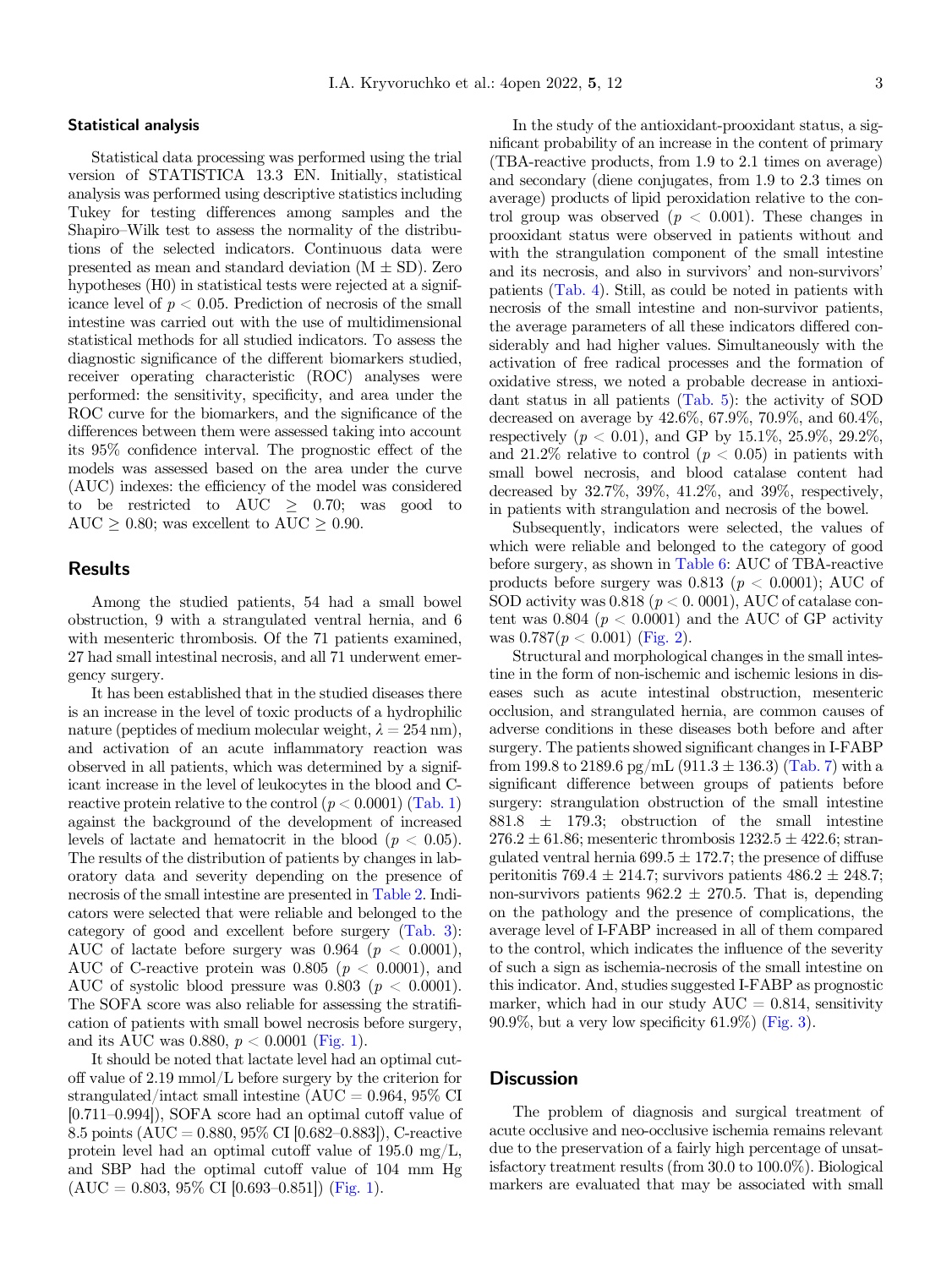| Indicators                            |                          | Small bowel obstruction   | Mesenteric            | Strangulated        | Control           |
|---------------------------------------|--------------------------|---------------------------|-----------------------|---------------------|-------------------|
|                                       | Obturation<br>$(n = 44)$ | Strangulation<br>$(n=12)$ | thrombosis<br>$(n=6)$ | hernia<br>$(n=9)$   | $(n=15)$          |
| WBC count $(\times 10^9/L)$           | $15.8 \pm 3.63^*$        | $21.34 \pm 4.13*$         | $23.83 \pm 4.56^*$    | $17.32 \pm 3.92^*$  | $7.8 \pm 2.1^*$   |
| PAMW, $\lambda = 254$ HM, (c.u.)      | $370 \pm 12.3^*$         | $544 \pm 15.2^*$          | $582 \pm 12.7^*$      | $422.6 \pm 14.3^*$  | $211 \pm 18.1$    |
| C-reactive protein $(mg/L)$           | $93.5 \pm 13.3^*$        | $187.4 \pm 28.3^*$        | $201.5 + 27.8^*$      | $142.7 + 18.6*$     | $6.7 \pm 1.8$     |
| Lactate $(mmol/L)$                    | $1.83 \pm 0.12^*$        | $3.4 \pm 0.43^*$          | $2.9 \pm 0.04*$       | $2.2 \pm 0.31^*$    | $1.2 \pm 0.03^*$  |
| Hemoglobin $(g/L)$                    | $150.6 \pm 8.09^*$       | $156.7 \pm 4.37*$         | $151.8 \pm 9.56^*$    | $146.4 \pm 8.11*$   | $134.8 \pm 5.4^*$ |
| Hematocrit $(\%)$                     | $43.55 \pm 3.6^*$        | $49.58 \pm 4.1^*$         | $49.24 \pm 5.4^*$     | $44.6 + 3.9^*$      | $34.12 \pm 2.8$   |
| TBA-reactive products $(\mu M/g)$     | $6.78 \pm 0.71^*$        | $7.12 \pm 0.66^*$         | $7.34 \pm 0.87*$      | $6.92 \pm 0.74^*$   | $3.58 \pm 0.44$   |
| DC $(\mu M/g \text{ of protein})$     | $3.46 \pm 0.61^*$        | $3.85 \pm 0.52^*$         | $3.95 \pm 0.44*$      | $3.58 \pm 0.36$     | $1.74 \pm 0.22$   |
| 8-isoprostane $(\text{ng/mL})$        | $4.95 \pm 0.78^*$        | $4.51 \pm 0.71^*$         | $4.59 \pm 0.66^*$     | $4.36 \pm 0.68^*$   | $2.08 \pm 0.48$   |
| Activity of SOD (MO/10 mg of protein) | $1.52 \pm 0.21^*$        | $0.85 \pm 0.14^*$         | $0.77 \pm 0.12^*$     | $1.05 \pm 0.11^*$   | $2.65 \pm 0.12$   |
| Catalase $(IU/mg)$                    | $256.1 \pm 15.93*$       | $231.8 \pm 18.02^*$       | $223.5 \pm 21.02^*$   | $231.8 \pm 18.02^*$ | $380.3 \pm 26.85$ |
| GP in erythrocytes, (nmol)            | $128.7 \pm 17.86^*$      | $112.4 \pm 22.56^*$       | $107.4 \pm 17.53*$    | $118.4 \pm 17.46^*$ | $151.6 \pm 21.24$ |
| of reduced glutathione/min)           |                          |                           |                       |                     |                   |

<span id="page-3-0"></span>Table 1. Baseline endogenous intoxication, inflammatory response and tissue hypoxia, markers of prooxidant status and biochemical parameters of the antioxidant system in patients with small bowel pathology.

WBC – white blood cells; PAMW – peptides of average molecular weight; TBA – thiobarbituric acid; SOD – superoxide dismutase;  $GP$  – glutathione peroxidase; Note: \*Reliable with control ( $p < 0.05$ ).

bowel necrosis, inflammatory response, the severity of organ dysfunction, and sepsis. Because acute small bowel disease in patients with small bowel obstruction, mesenteric thrombosis, and impaired ventral hernia is life-threatening, timely and accurate diagnosis of ischemia/necrosis and stratification of patients before surgery at risk of local and systemic complications is important. A better understanding of the pathophysiological disorders in the treatment of these patients allows us to determine the moments of favourable prognosis and prevent various complications. The main characteristic of the severity of urgent surgical pathology of the small intestine is endogenous intoxication due to its ischemia-necrosis-reperfusion. These circulatory disorders in the intestine lead to necrosis and perforation [[18](#page-10-0)–[20](#page-10-0)].

An extreme increase in toxic products in the blood is possible with their production or a decrease or loss of the detoxification ability of the organs of the natural detoxification system. In this regard, the question of the causes of this kind of tissue damage at the local level and the organ level of the detoxification system has long been relevant. It is obvious that the destruction and loss of the functional potential of the organ are based on processes at the cellular level that discredit the basic functions of the liver and intestines, but one of the main ones, of course, is those that primarily affect the structural and functional state of the cell membranes. In concept, the universality of agents was recognized as the most important in the pathogenesis of the development of not only catabolic processes – a source of toxins, but also dysfunction of the organs of the detoxification system associated with the development of pathology of cell membranes. A solution to the complex issues in this problem became possible due to an in-depth study of the ongoing pathophysiological processes at the organ, cellular, and molecular levels in various urgent surgical diseases of the abdominal organs. The study aimed to determine the significance of the catabolic process as a whole in the pathogenesis of surgical endotoxicosis by studying the

prooxidant-antioxidant system against the background of lesions of the gastrointestinal tract in patients with urgent surgical pathology of the small intestine.

First of all, the results obtained in this study showed that indicators such as lactate  $(AUC = 0.964)$ , C-reactive protein (AUC = 0.805), and systolic blood pressure  $(AUC = 0.803)$  in the background of the severe condition of patients on the SOFA score allow for the diagnosis of developing hypoxia, the assumption of the presence of necrosis of the small intestine before surgery with stratification of patients with this complication, and the prediction of the development of systemic disorders after surgery. It should be noted that numerous studies have examined the relationship between different indicators and prognosis in patients with critical surgical diseases [\[21](#page-10-0)–[24](#page-10-0)], but the data were sometimes contradictory. According to the current recommendations, the SOFA score should be used as a prognostic indicator to detect sepsis as well as to stratify the risk of complications in operated patients [\[25](#page-10-0)–[27\]](#page-10-0). This approach excludes the influence of one or another dominant diagnostic concept and identifies patients at increased risk of death.

Evaluation of SOFA in our study showed good results in predicting early mortality in patients with urgent surgical pathology of the small intestine and the development of necrosis of the small intestine in the analysis of ROC curves. It should be noted that this indicator had an optimal cutoff of 8.5 points (AUC = 0.880, 95\% CI [0.682-0.933]) with a sensitivity of 81.3% and a specificity of 88% for the criterion of patients with necrosis of the small intestine and patients without small intestine intestinal necrosis. It is known that many biomarkers, such as lactate, and C-reactive protein, are powerful predictors of sepsis and adverse outcomes [[28](#page-10-0), [29\]](#page-10-0). This study showed within the ROC curve, an AUC, sensitivity and specificity in lactate (9.964, 100%, and 91.7%), C-reactive protein (0.85, 57.5%, and 90.5%), and systolic blood pressure (0.803, 73%, and 76.5%)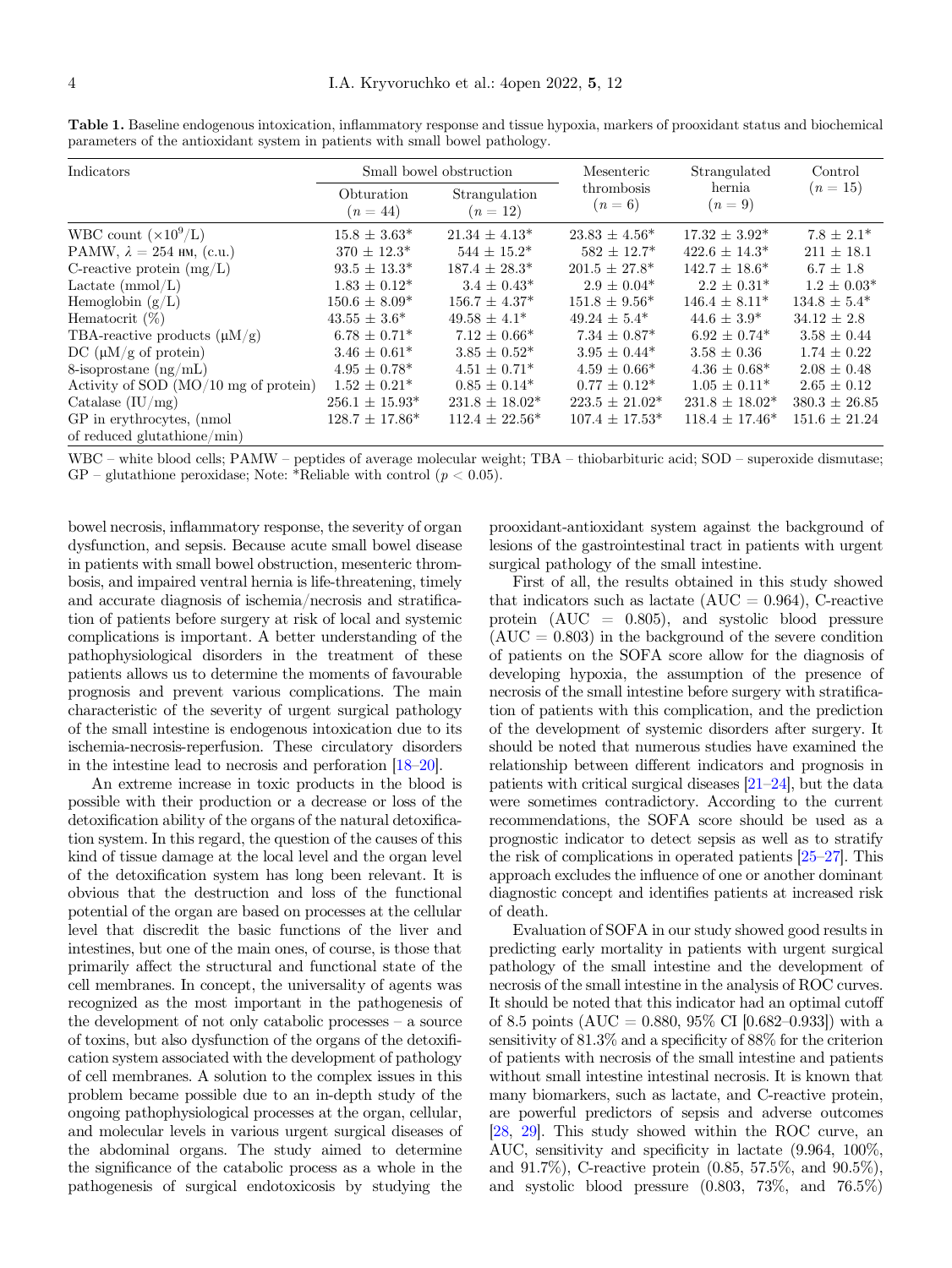| Indicators                                                                      | Before surgery                                           |                               | $\cal P$ | Before surgery                                             |                                           | $P$ value |
|---------------------------------------------------------------------------------|----------------------------------------------------------|-------------------------------|----------|------------------------------------------------------------|-------------------------------------------|-----------|
|                                                                                 | <b>Survivors</b><br>$(n=59)$                             | Non-<br>survivors<br>$(n=12)$ |          | Without necrosis small<br>intestine $(n = 44)$             | With necrosis small<br>intestine $(n=27)$ |           |
| WBC count $(\times 10^9/L)$                                                     | $17.56 \pm 2.92$<br>$95\%$ CI [-5.804 to -0.9789]        | $20.95 \pm 4.09$              | 0.007    | $16.78 \pm 4.15$<br>95\% CI [-8.313 to -3.607]             | $22.74 \pm 5.77$                          | 0.000     |
| PAMW, $\lambda = 254$ HM, (c.u.)                                                | $0.37 \pm 0.02$<br>95\% CI $[-0.1859$ to $-0.1541]$      | $0.54 \pm 0.02$               | 0.000    | $0.41 \pm 0.03$<br>95\% CI $[-0.1246$ to $-0.09537]$       | $0.52 \pm 0.03$                           | 0.000     |
| TBA-reactive products $(\mu M/g)$                                               | $6.37 \pm 0.71$<br>95\% CI $[-1.607$ to $-0.4344]$       | $7.39 \pm 0.99$               | 0.000    | $6.78 \pm 0.71$<br>95% CI $[-0.6447 \text{ to } -0.03535]$ | $7.12 \pm 0.87$                           | 0.029     |
| DC $(\mu M/g \text{ of protein})$                                               | $4.2 \pm 0.26$<br>95\% CI [0.4485 to 0.8915]             | $3.53 \pm 0.43$               | 0.000    | $3.46 \pm 0.61$<br>95\% CI [-0.7718 to -0.2082]            | $3.95 \pm 0.52$                           | 0.000     |
| 8-isoprostane $(\text{ng/mL})$                                                  | $4.42 \pm 0.52$<br>95\% CI $[-0.893$ to $-0.02614]$      | $4.88 \pm 0.77$               | 0.038    | $4.95 \pm 0.78$<br>95\% CI [0.07887 to $-0.1541$ ]         | $4.51 \pm 0.67$                           | 0.018     |
| Activity of SOD $(MO/10$ mg of protein)                                         | $1.59 \pm 0.19$<br>95\% CI [0.521 to 0.819]              | $0.92 \pm 0.16$               | 0.000    | $1.52 \pm 0.21$<br>95% CI [0.5789 to 0.7611]               | $0.85 \pm 0.14$                           | 0.000     |
| Catalase, $(IU/mg)$                                                             | $268.5 \pm 14.8$<br>95% CI [27.74 to 52.06]              | $228.6 \pm 19.3$              | 0.000    | $256.1 \pm 15.93$<br>95% CI [16.13 to 32.47]               | $231.8 \pm 18.02$                         | 0.000     |
| The activity of GP in erythrocytes, nmol<br>of reduced glutathione/min $*$ g Hb | $126.6 \pm 21.11$<br>95% CI [0.5157 to 33.38]            | $109.5 \pm 18.3$              | 0.043    | $128.7 \pm 17.26$<br>95% CI [6.904 to 25.7]                | $112.4 \pm 22.19$                         | 0.000     |
| Lactate $(mmol/L)$                                                              | $1.6 \pm 0.04$<br>95\% CI [ $-1.377$ to $-1.223$ ]       | $2.9 \pm 0.3$                 | 0.000    | $1.8 \pm 0.12$<br>95\% [CI -2.113 to -1.887]               | $3.8 \pm 0.43$                            | 0.000     |
| C-reactive protein $(mg/L)$                                                     | $86.7 \pm 15.8$<br>95\% CI $[-120.6 \text{ to } -93.84]$ | $193.9 \pm 25.2$              | 0.000    | $92.7 \pm 18.6$<br>95\% CI [-114.1 to -97.47]              | $198.5 \pm 24.3$                          | 0.000     |
| $SBP$ (mm $Hg$ )                                                                | $115.3 \pm 12.9$<br>95% CI [16.75 to 36.85]              | $88.5 \pm 9.8$                | 0.000    | $130.8 \pm 16.4$<br>95% CI [42.97 to 56.23]                | $81.2 \pm 6.8$                            | 0.000     |
| $APP \ (mm Hg)$                                                                 | $75.7 \pm 2.2$<br>95% CI [11.87 to 15.33]                | $62.1 \pm 1.9$                | 0.000    | $70.4 \pm 1.83$<br>95% CI [4.368 to 6.032]                 | $65.2 \pm 1.48$                           | 0.000     |
| APACHE II score                                                                 | $11.3 \pm 1.5$<br>95\% CI $[-6.589 \text{ to } -4.215]$  | $16.7 \pm 1.4$                | 0.000    | $13.7 \pm 1.9$<br>95\% CI $[-1.863$ to 0.06259]            | $14.6 \pm 2.09$                           | 0.066     |
| SOFA score                                                                      | $4.3 \pm 1.4$<br>$95\%$ CI [-5.099 to -2.901]            | $8.1 \pm 1.2$                 | 0.000    | $9.3 \pm 1.1$<br>95\% CI $[-4.075$ to $-2.925]$            | $12.8 \pm 1.3$                            | 0.000     |

<span id="page-4-0"></span>Table 2. Laboratory data of patients in the main group depending on their severity and the presence of necrosis of the small intestine.

WBC – white blood cells; PAMW – peptides of average molecular weight; TBA – thiobarbituric acid; DC – diene conjugates; SOD – superoxide dismutase; GP – glutathione peroxidase; SBP – systolic blood pressure; APP – abdominal perfusion pressure; Note: P-Student'<sup>s</sup> criterion; 95% CI – 95% confidence interval for difference; APP – abdominal perfusion pressure.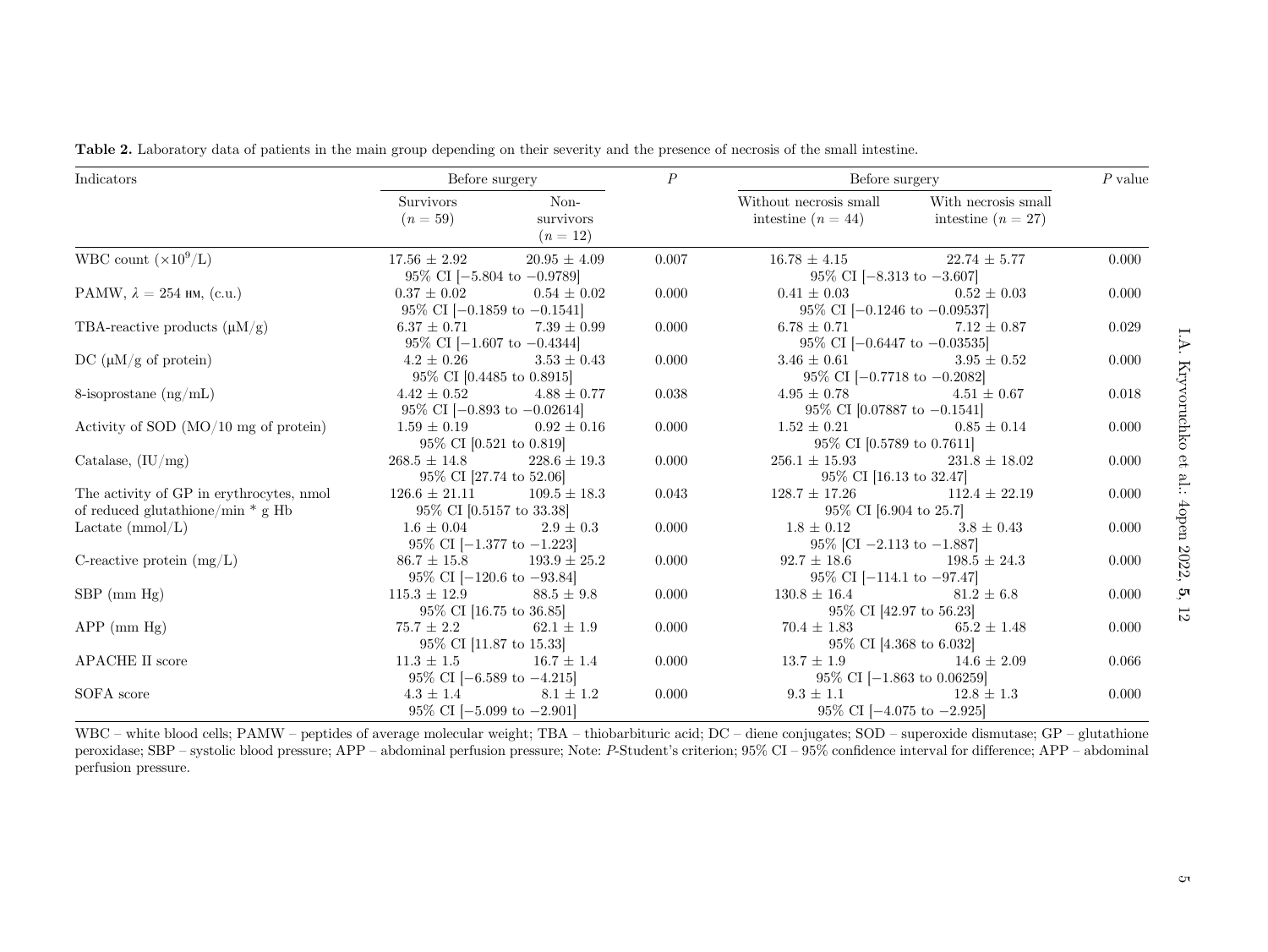| Indicators         | AUC   | $Cut-off$ | <b>SE</b> | 95% CI          | Sensitivity | Specificity |
|--------------------|-------|-----------|-----------|-----------------|-------------|-------------|
| <b>WBC</b>         | 0.712 | 18.05     | 0.0897    | $0.612 - 0.815$ | 0.357       | 1.0         |
| <b>PAMW</b>        | 0.757 | 0.495     | 0.912     | $0.624 - 0.846$ | 0.407       | 1.0         |
| Lactate            | 0.964 | 2.175     | 0.0643    | $0.711 - 0.994$ | 1.0         | 0.917       |
| C-reactive protein | 0.805 | 195.0     | 0.0512    | $0.714 - 0.877$ | 0.577       | 0.905       |
| <b>SBP</b>         | 0.803 | 104.0     | 0.0667    | $0.693 - 0.851$ | 0.730       | 0.765       |
| APP                | 0.756 | 62.5      | 0.0932    | $0.624 - 0.882$ | 0.489       | 0.676       |
| APACHE II score    | 0.785 | 13.0      | 0.0543    | $0.667 - 0.821$ | 0.697       | 0.542       |
| SOFA score         | 0.880 | 8.5       | 0.0812    | $0.682 - 0.933$ | 0.813       | 0.880       |
|                    |       |           |           |                 |             |             |

<span id="page-5-0"></span>Table 3. Diagnostic value of hypoxia, inflammation and systemic disturbances for the small intestine necrosis before surgery.

AUC – area under the curve; SE = Standard error; CI – confidence interval; PAMW – peptides of average molecular weight; SBP – systolic blood pressure; APP – abdominal perfusion pressure; APACHE – Acute Physiology and Chronic Health Evaluation score; SOFA = Sequential Organ Failure Assessment score.



Fig. 1. Efficacy of AUC prediction models for suspected small bowel necrosis for score SOFA, lactate, C-reactive protein, and systolic blood pressure. AUC – area under the curve; SOFA – Sequential Organ Failure Assessment score.

associated with early mortality. However, the low sensitivity in valuing these findings needs to be taken into account.

The data presented in the study indicate that in surgical pathology of the small intestine as a result of its obstruction, mesenteric thrombosis, and strangulated ventral hernia, pronounced disorders of the antioxidant-prooxidant balance were revealed, expressed in a particularly likely increase in primary (TBA-reactive products) and secondary (diene conjugates) products of lipid peroxidation. These changes in the prooxidant status were observed in patients of both study groups with both strangulation and obstructive genesis of pathology, and more pronounced changes were recorded in patients with necrotic changes in the small intestine, which, in our opinion, are due to pathogenetic mechanisms associated not only with obstruction of the intestinal lumen, but also with impaired blood flow in its wall, which creates additional conditions for tissue damage with the formation of local and systemic hypoxia and,

accordingly, leads to a more massive formation of toxic metabolic products and their entry into the bloodstream.

At the same time, it was found that only TBA-reactive products have predictive capabilities in relation to the diagnosis of small intestine necrosis since for this indicator the AUC was 0.813 with a sensitivity of 63.2% and a specificity of 89.3%. Undoubtedly, in conditions of acute damage to the intestinal wall, the presence in the blood of molecules that are degradation products of cell membranes and other macromolecules is a prognostically unfavourable indicator of deep structural and metabolic disorders in patients with membrane pathology. In addition, a significant increase in 8-isoprostane from 2.2 to 2.4 times before surgery  $(p < 0.01)$  confirms the presence of oxidative stress in all cases of surgical pathology, since this compound is a metabolite of the arachidonic acid cascade, and its presence signals a strong release of highly reactive compounds that can damage cells and extracellular formations, which under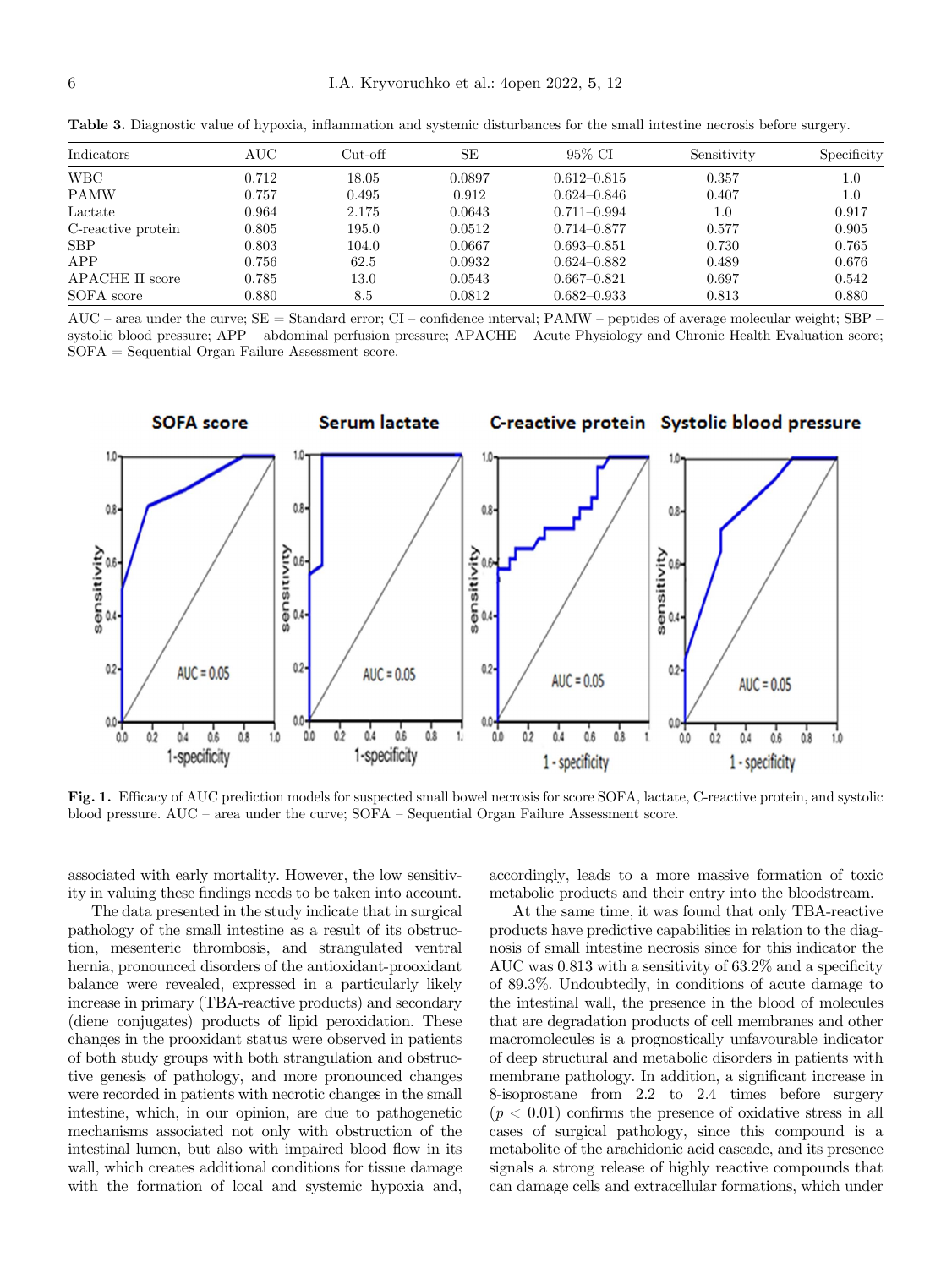| Indicators/Groups          | TBA-reactive products | $\boldsymbol{P}$ | Diene conjugates | $\boldsymbol{P}$ | 8-isoprostane   | P value       |
|----------------------------|-----------------------|------------------|------------------|------------------|-----------------|---------------|
| Control $(n=20)$           | $3.58 \pm 0.44$       | $P_1 = 0.000$    | $1.74 \pm 0.22$  | $P_1 = 0.000$    | $2.08 \pm 0.48$ | $P_1 = 0.000$ |
| With necrosis of the small | $7.12 \pm 0.87$       | $P_2 = 0.000$    | $3.95 \pm 0.52$  | $P_2 = 0.000$    | $4.95 \pm 0.67$ | $P_2 = 0.000$ |
| intestine $(n=27)$         |                       |                  |                  |                  |                 |               |
| Without necrosis of the    | $6.78 \pm 0.71$       | $P_3 = 0.078$    | $3.46 \pm 0.61$  | $P_3 = 0.005$    | $4.51 \pm 0.78$ | $P_3 = 0.004$ |
| small intestine $(n = 44)$ |                       |                  |                  |                  |                 |               |
| Survivors $(n=59)$         | $6.37 \pm 0.71$       | $P_4 = 0.001$    | $3.53 \pm 0.43$  | $P_4 = 0.000$    | $4.42 \pm 0.52$ | $P_4 = 0.013$ |
| Non-survivors $(n = 12)$   | $7.39 \pm 0.99$       |                  | $4.2 \pm 0.26$   |                  | $4.88 \pm 0.77$ |               |

<span id="page-6-0"></span>Table 4. Biochemical parameters of prooxidant status in patients before surgery.

TBA = thiobarbituric acid; DC = diene conjugates; Note:  $P_1$  – reliable between control and strangulation;  $P_2$  – reliable between control and obturation;  $P_3$  – reliable between strangulation and obturation;  $P_4$  – reliable between survivors and non-survivors.

Table 5. Biochemical parameters of the antioxidant system in patients before surgery.

| Indicators/groups          | Superoxide dismutase | $P$ value           | Catalase                                      | P value | Glutathione peroxidase | $P$ value     |
|----------------------------|----------------------|---------------------|-----------------------------------------------|---------|------------------------|---------------|
| Control $(n=20)$           | $2.65 \pm 0.12$      |                     | $P_1 = 0.000$ 380.1 $\pm$ 26.85 $P_1 = 0.000$ |         | $151.6 \pm 21.24$      | $P_1 = 0.000$ |
| With necrosis of the small | $0.85 \pm 0.14$      |                     | $P_2 = 0.000$ 231.8 $\pm$ 18.02 $P_2 = 0.000$ |         | $112.4 \pm 22.56$      | $P_2 = 0.003$ |
| intestine $(n=27)$         |                      |                     |                                               |         |                        |               |
| Without necrosis of the    | $1.52 \pm 0.21$      |                     | $P_3 = 0.000$ 256.1 $\pm$ 15.93 $P_3 = 0.000$ |         | $128.7 \pm 17.86$      | $P_3 = 0.031$ |
| small intestine $(n = 44)$ |                      |                     |                                               |         |                        |               |
| Survivors $(n=59)$         | $1.59 \pm 0.19$      | $P_{\rm A} = 0.000$ | $268.5 \pm 14.8$ $P_4 = 0.000$                |         | $126.6 \pm 21.11$      | $P_4=0.027$   |
| Non-survivors $(n = 12)$   | $0.92 \pm 0.11$      |                     | $228.6 \pm 19.3$                              |         | $109.5 \pm 18.32$      |               |

SOD – superoxoid dismutase; GP – glutathione peroxidase; Note:  $P_1$  – reliable between control and strangulation;  $P_2$  – reliable between control and obturation;  $P_3$  – reliable between strangulation and obturation;  $P_4$  – reliable between survivors and nonsurvivors.

Table 6. Diagnostic value of antioxidant-prooxidant status and intestinal fatty-acid binding protein to assess the probability of necrotic changes in the small intestine before surgery.

| Indicators                            | AUC   | Cutoff | SЕ     | 95% CI          | Sensitivity | Specificity |
|---------------------------------------|-------|--------|--------|-----------------|-------------|-------------|
| TBA-reactive products                 | 0.813 | 6.66   | 0.0693 | $0.712 - 0.895$ | 0.632       | 0.893       |
| Diene conjugates                      | 0.680 | 3.565  | 0.0812 | $0.524 - 0.746$ | 0.750       | 0.684       |
| 8-isoprostane                         | 0.780 | 5.05   | 0.0743 | $0.641 - 0.854$ | 0.786       | 0.789       |
| Superoxide dismutase                  | 0.818 | 1.1    | 0.0618 | $0.734 - 0.917$ | 0.750       | 1.0         |
| $\text{Catalase}$                     | 0.804 | 225.2  | 0.0667 | $0.702 - 0.891$ | 0.714       | 1.0         |
| Glutathione peroxidase                | 0.787 | 111.1  | 0.0332 | $0.634 - 0.835$ | 0.679       | 0.787       |
| Intestinal fatty-acid binding protein | 0.814 | 577.25 | 0.0712 | $0.714 - 0.895$ | 0.909       | 0.619       |

AUC – area under the curve; CI – confidence interval.

such conditions significantly complicate the course of the pathological process and create additional conditions for deepening the severity of endogenous intoxication. In this study, it was found that the 8-isoprostane level had no significant predictive value for the diagnosis of small bowel necrosis (AUC =  $0.780$  with a sensitivity of 78.6% and a specificity of 78.9%) because it was known that the performance of the prediction model is considered limited at AUC  $= 0.70 - 0.80.$ 

Hydrogen peroxide  $(H_2O_2)$  is the end product of the SOD reaction can react in vivo to form the hydroxyl free radical, but  $H_2O_2$  can only be detoxified by the selencenzyme, glutathione peroxidase (GP), but not by catalase as the Michaelis constant, which is an inverse measure of enzyme affinity, Km (affinity) of GP, for  $H_2O_2$  is orders of magnitude lower than for catalase [\[30](#page-10-0)–[32](#page-10-0)]. Data from

the scientific literature on the severity of changes not only in biochemical parameters but also in histomorphological changes of hepatocytes in endotoxicosis of various origins were reported [[33](#page-10-0), [34](#page-10-0)]. Some authors noted that under such conditions, disruption of superoxide dismutase synthesis may be due to reduced production of transport proteins, in particular ceruloplasmin, but these data certainly require a more detailed study [[35](#page-10-0)].

The GP activity in our study decreased in patients with surgical pathology of the small intestine of various origins which then itself will result into less detoxification of free radicals [[32](#page-10-0)]. GP requires the presence of NADPH  $(H+)$ , which is formed in the pentose phosphate cycle, and under conditions of endogenous intoxication. It seems that inhibition of enzyme protection in patients significantly exacerbated endogenous intoxication. According to our research,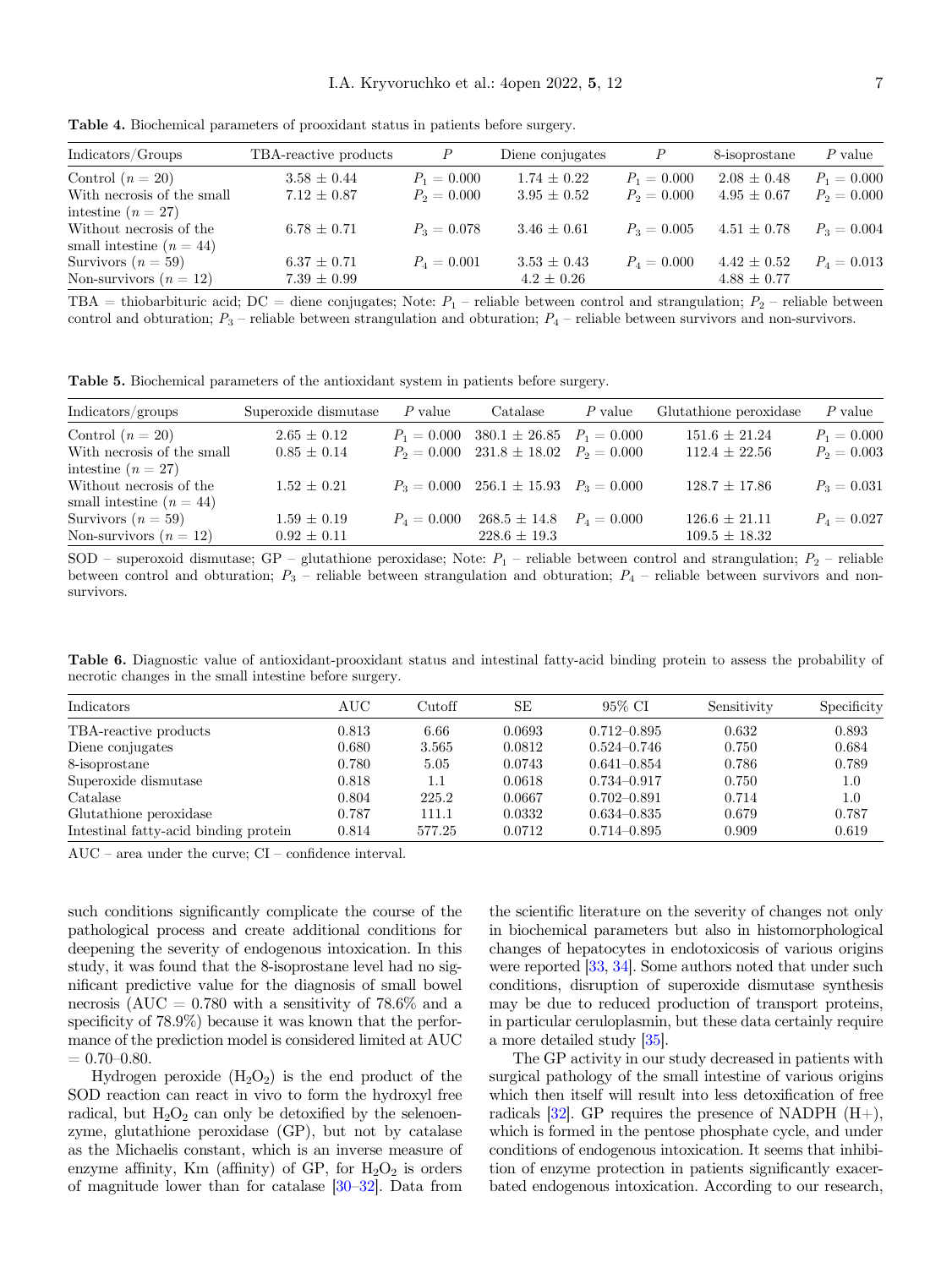<span id="page-7-0"></span>

Fig. 2. Efficacy of AUC prediction models for suspected small bowel necrosis for TBA-reactive products, the activity of SOD, and catalase level. AUC – area under the curve; TBA – thiobarbituric acid; SOD – superoxide dismutase.

| Patients with the pathology of the<br>small intestine | Min/max         | $M \pm SD$         | $\boldsymbol{P}$ |
|-------------------------------------------------------|-----------------|--------------------|------------------|
| All groups                                            | 199.8-2189.6    | $911.3 \pm 136.3$  | P < 0.0001       |
| Strangulation obstruction of the                      | 567.7-1240.4    | $881.8 \pm 179.3$  | P < 0.0001       |
| small intestine $(n = 12)$                            |                 |                    | $P_1 < 0.0001$   |
|                                                       |                 |                    | $P_2 < 0.0001$   |
|                                                       |                 |                    | $P_3 < 0.01$     |
| Obstructive obstruction of the small                  | 199.8-409.4     | $276.2 \pm 61.86$  | P < 0.001        |
| intestine $(n = 44)$                                  |                 |                    |                  |
| Mesenteric thrombosis $(n = 6)$                       | 734.6–2189.6    | $1232.5 \pm 422.6$ | P < 0.0001       |
| Strangulated hernia ( $n = 9$ )                       | $412.5 - 986.3$ | $699.5 \pm 172.7$  | P < 0.0001       |
| Complicated by diffuse peritonitis                    | 323.4-1104.6    | $769.4 \pm 214.7$  | P < 0.0001       |
| $(n=25)$                                              |                 |                    |                  |
| Survivors $(n = 59)$                                  | 199.8-654.7     | $486.2 \pm 248.7$  | P < 0.001        |
|                                                       |                 |                    | $P_4 < 0.0001$   |
| Non-survivors $(n = 12)$                              | 567.7-2189.6    | $962.2 \pm 270.5$  | P < 0.0001       |
| Control $(n=15)$                                      | $74.5 - 172.2$  | $80.86 \pm 40.3$   |                  |

Table 7. The level of fatty intestine acid-binding protein in patients with small bowel pathology.

Note:  $P$  – reliable with control;  $P_1$  – reliable strangulation and obturation;  $P_2$  – reliable between strangulation of small bowel obstruction and mesenteric thrombosis;  $P_3$  – reliable between strangulation of small bowel obstruction and strangulated hernia;  $P_4$  – reliable between survivors and non-survivors.

the level of TBA-reactive products  $(AUC = 0.813)$ , superoxide dismutase activity  $(AUC = 0.818)$ , and catalase  $(AUC = 0.804)$  in patients analyzed before surgery was the most significant indicators of the necrosis of the small intestine. Otherwise it is of importance that catalase is only active where hydrogen peroxide concentrations are very high in peroxisomes and here catalase is key but everywhere else, GP is the key enzyme.

There are many risk factors for mortality in this category of patients analyzed in this study, which include the development of multiple organ failure, the use of vasopressors, mechanical ventilation, etc., and the role of the intestine as a "motor" of systemic disorders has been established

[[36](#page-10-0)]. Since the function of the gastrointestinal tract is known to be very complex, many researchers have tried to develop different scoring systems to assess its severity in the intensive care unit. The AGI score proposed by the European Society of Intensive Medicine (ESICM) Working Group [\[12](#page-9-0)], which includes abdominal signs and symptoms, IAP score, and organ function, is considered an important indicator of GI function in ICU patients. This classification is now considered classical and accepted by various medical societies. Reduced intestinal perfusion and loss of integrity of the enterocyte cell membrane contribute to the rapid release of I-FABP into the bloodstream and subsequent excretion by the kidneys [\[37\]](#page-10-0).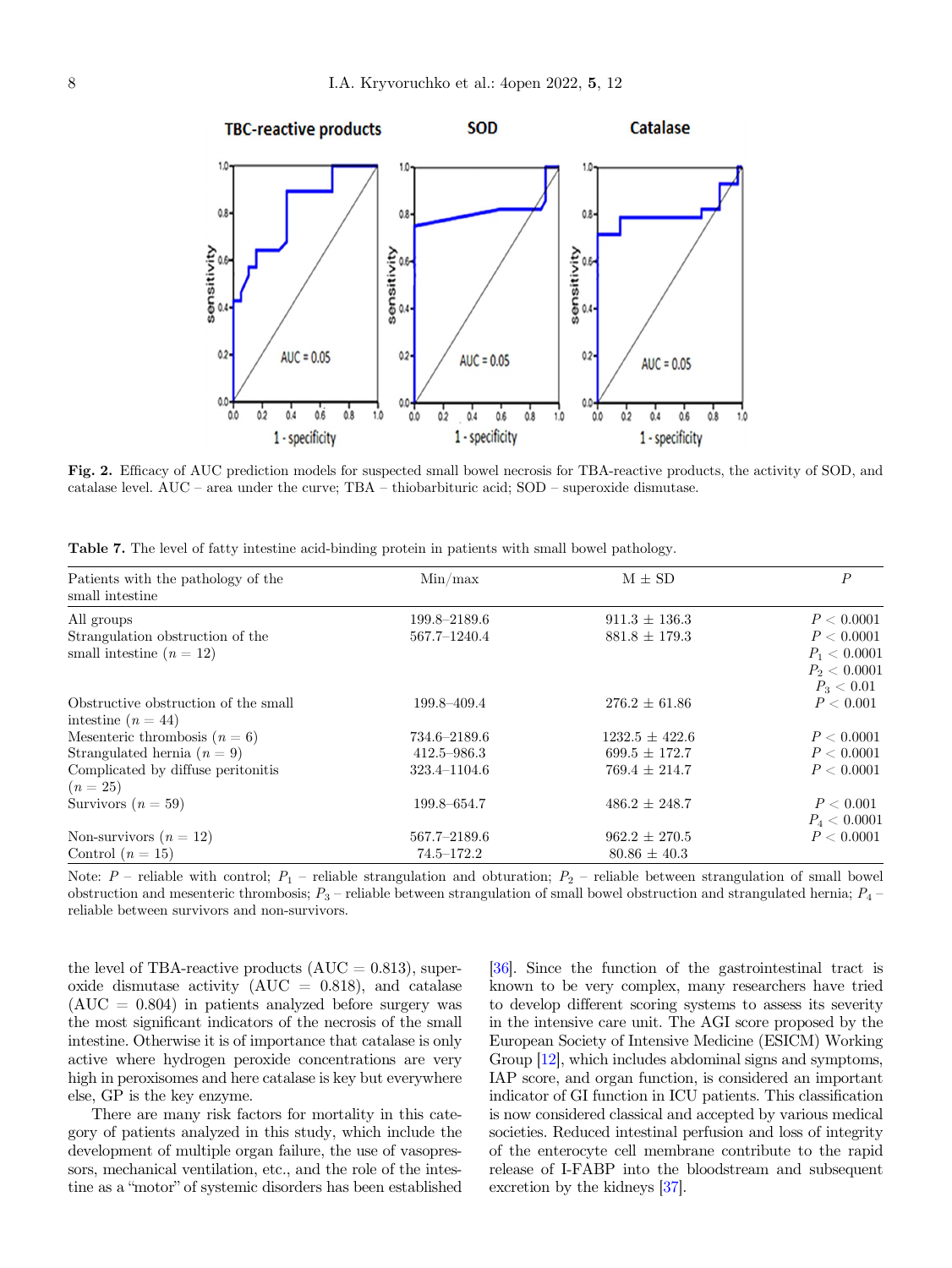# **I-FABP**

<span id="page-8-0"></span>

Fig. 3. Efficacy of AUC prediction models for suspected small bowel necrosis for I-FABP level. AUC – area under the curve; I-FABP – intestinal fatty-acid binding protein.

As our studies have shown, the concentration of I-FABP in the plasma of healthy volunteers was low and ranged from 74.5 to 172.2 pg/mL. According to the data obtained by other authors, its value significantly increases in the blood within 60 min after ischemia, which indicates that the release of this biomarker occurs in parallel with ischemia of the small intestine [[38\]](#page-10-0). The highest mean I-FABPs were observed in patients with mesenteric thrombosis and in patients with strangulated small bowel obstruction. Also, this figure was significantly lower in patients with obstructive obstruction ( $p = 0.000$ ) compared with the strangulated form of the disease, but in the presence of peritonitis, its mean values were lower than in strangulated intestinal obstruction without peritonitis  $(p = 0.008)$  and significantly higher than in obstructive obstruction ( $p = 0.000$ ). Characteristic differences in the value of I-FABP were also found in living and deceased patients: in patients before surgery, its mean value was 49.5% lower than in the deceased. Understanding the pathophysiological basis of digestive tract dysfunction in abdominal surgical urgencies as a result of previous studies has shown that this may be the result of many factors that lead to damage to enterocytes, and an objective biomarker of enterocyte damage, which is I-FABP, can be used to predict the consequences of many critical conditions, including acute decompensated heart failure and cardiac arrest [\[39\]](#page-10-0), septic shock, severe acute pancreatitis [[40](#page-10-0)–[42\]](#page-11-0), and so on.

To sum up, for this category of patients, rapid diagnosis and effective treatment are of decisive importance, which is based on the etiology, severity, duration of delay in diagnosis, prognosis, etc. Over the past three decades, the management of these patients has evolved using two main principles, such as "source control" and "damage control", using various sophisticated and highly accurate non-invasive imaging techniques at the disposal of the surgeon. Early mortality in these patients, which is usually associated with septic shock and multiple organ failure, currently remains quite high. In our opinion, the use of early diagnosis, the choice of adequate surgical methods for surgical treatment, and personalized treatment of complications after surgery are factors that reduce the mortality of patients. This study showed that preoperative diagnosis and prognosis of small bowel necrosis for the choice of appropriate treatment for patients are the most correctly for assessing postoperative complications and mortality.

#### Research limitations

Our study had several limitations. First, this was a retrospective study, and our data was based on the medical records of patients who were being treated. Secondly, this study did not include all patients, but only those who had a complete set of biomarkers in the study profile. Of course, in the ignoring group, some patients died after surgery. Thus, we have not been able to completely avoid selection bias, and all of the results obtained require further validation in a much larger number of patients with urgent surgical pathology of the small intestine.

# Conclusion

The development of endogenous intoxication in patients with urgent surgical pathology of the small intestine is accompanied by a significant increase in the number of reactive molecules that can damage such macromolecules as proteins, nucleic acids, cell membranes, and intracellular organelles, as well as an increase in the number of substrates of endogenous intoxication in the blood, which are active forms of oxygen, products of lipid peroxidation and oxidative modification of proteins: peroxides, hydroperoxides, diene conjugates, etc. The established metabolic disorders against the background of an increase in peptides of average molecular weight may indicate an increase in endogenous intoxication and the formation of membrane pathology in these patients, and tissue hypoxia and inhibition of the antioxidant system, leading to uncoupling of oxidative phosphorylation and tissue respiration, activation of oxidative stress, inhibition of bioenergy, and possibly the development of mitochondrial dysfunction, were the most expressed in patients with the presence of necrosis of the small intestine.

This study demonstrated that plasma I-FABP positively correlates with the necrotic changes of the small intestine presented in urgent surgical diseases. I-FABP was increased in plasma, probably in order to signal early indigestion in the small intestine due to its ischemic damage. The research for biomarkers needs to continue to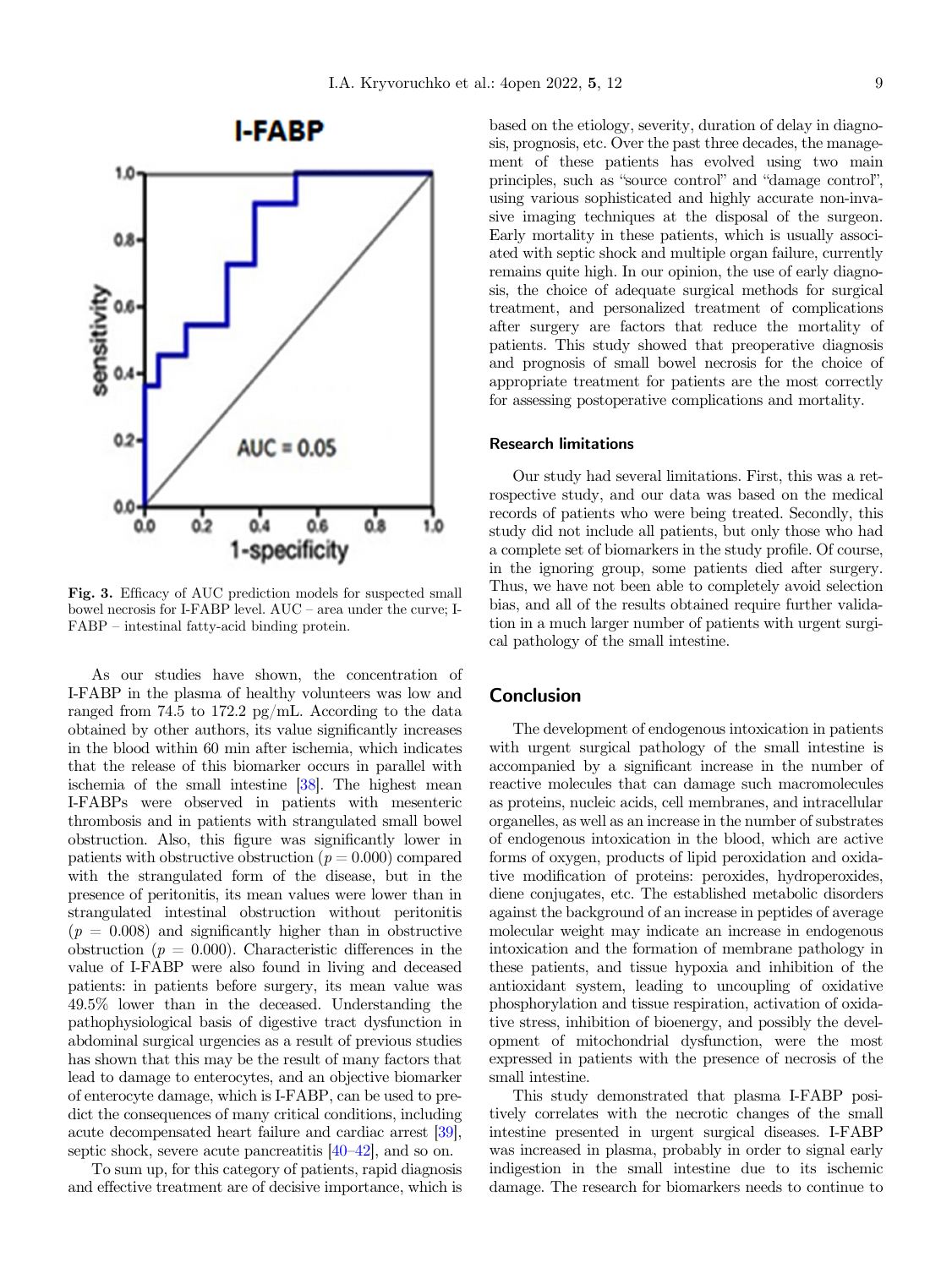<span id="page-9-0"></span>anticipate the progression of gut-necrotic associated damage and, thus, allow the prevention and monitoring of the therapeutic strategies used.

# Nomenclature of abbreviations

| APACHE II    | Acute Physiology and Chronic Health    |
|--------------|----------------------------------------|
|              | Evaluation II score                    |
| APP          | Abdominal perfusion pressure           |
| AUC          | Area under the curve                   |
| CI           | Confidence interval                    |
| CT           | Computed tomography                    |
| CU           | Conventional units                     |
| DC           | Diene conjugates                       |
| <b>ESICM</b> | European Society of Intensive Medicine |
| GP           | Glutathione peroxidase                 |
| I-FABP       | Intestinal fatty-acid binding protein  |
| <b>PAMW</b>  | Peptides of average molecular weight   |
| ROC          | Receiver operating characteristic      |
| <b>SBO</b>   | Small bowel obstruction                |
| <b>SBP</b>   | Systolic blood pressure                |
| SOD          | Superoxide dismutase                   |
| SOFA         | SEQUENTIAL Organ Failure Assessment    |
|              | score                                  |
| TBA          | Thiobarbituric acid                    |
| WBC          | White blood cells                      |
| <b>WSES</b>  | World Society of Emergency Surgery     |
|              |                                        |

# Compliance with ethical standards

The work has cleared by the Ethics Committee of Kharkiv National Medical University, Ukraine (protocol №3, September 20, 2021). The number of state registration is 0116u00499.

# Competing interests

The authors declare that they have no competing interests. All authors have contributed equally to this work. All authors have read and approved the final manuscript. The content of this manuscript contain original material which has not been published before.

# Informed consent process

Informed consent was obtained from all participants included in the study.

### Funding sources

This research was part of the research work of the Kharkiv National Medical University "Improvement and

development of methods for diagnosis and surgical treatment of diseases and injuries of the abdominal cavity and chest, vessels of the upper and lower extremities using mini invasive techniques in patients at high risk of postoperative complications" The number of state registration is 0116u00499. Funding source is from the state budget.

# **References**

- 1. Paulson EK, Thompson WM (2015), Review of small-bowel obstruction: the diagnosis and when to worry. Radiology 275, 2, 332–342. [https://doi.org/10.1148/radiol.15131519.](https://doi.org/10.1148/radiol.15131519)
- 2. Taydas O, Ünal E, Onur MR, Akpınar E (2018), Role of computed tomography in intestinal obstruction. or computed tomography in intestinal obstruction.<br>Istanbul Med J 19, 105–112. [https://doi.org/10.5152/imj.](https://doi.org/10.5152/imj.2018.81084) [2018.81084.](https://doi.org/10.5152/imj.2018.81084)
- 3. Sakari T, Christersson M, Karlbom U (2020), Mechanisms of adhesive small bowel obstruction and outcome of surgery; a population-based study. BMC Surg 20, 62. [https://doi.org/](https://doi.org/10.1186/s12893) [10.1186/s12893.](https://doi.org/10.1186/s12893)
- 4. Fevang BT, Fevang J, Stangeland L, Soreide O, Svanes K, Viste A (2000), Complications and death after surgical treatment of small bowel obstruction: a 35-year institutional experience. Ann Surg 231, 4, 529–537. [https://doi.org/](https://doi.org/10.1097/00000658-200004000-00012) [10.1097/00000658-200004000-00012](https://doi.org/10.1097/00000658-200004000-00012).
- 5. Amara Y, Leppaniemi A, Catena F, Ansaloni L, Sugrue M, Fraga GP, et al. (2021), Diagnosis and management of small bowel obstruction in virgin abdomen: a WSES position paper. World J Emerg Surg 16, 1, 36. [https://doi.org/](https://doi.org/10.1186/s13017-021-00379-8) [10.1186/s13017-021-00379-8.](https://doi.org/10.1186/s13017-021-00379-8)
- 6. Gutteridge J, Hallewell B (2000), Free radicals and antioxidants in the year 2000. A historical look to the future. Ann NY Acad Sci 899, 136–147. [https://doi.org/10.1111/j.1749-](https://doi.org/10.1111/j.1749-6632.2000.tb06182.x) [6632.2000.tb06182.x.](https://doi.org/10.1111/j.1749-6632.2000.tb06182.x)
- 7. Ames BN, Shigenaga MK, Hagen TM (1993), Oxidants, antioxidants, and the degenerative diseases of aging. Proc Natl Acad Sci USA 90, 17, 7915–7922. [https://doi.org/](https://doi.org/10.1073/pnas.90.17.7915) [10.1073/pnas.90.17.7915.](https://doi.org/10.1073/pnas.90.17.7915)
- 8. Reintam A, Parm P, Kitus R, Kern H, Starkopf J (2009), Gastrointestinal symptoms in intensive care patients. Acta Anaesthesiol Scand 53, 318–324. [https://doi.org/10.1111/](https://doi.org/10.1111/j.1399-6576.2008.01860.x) [j.1399-6576.2008.01860.x](https://doi.org/10.1111/j.1399-6576.2008.01860.x).
- 9. Li H, Chen Y, Huo F, Wang Y, Zhang D (2017), Association between acute gastrointestinal injury and biomarkers of intestinal barrier function in critically ill patients. BMC Gastroenterol 17, 45. [https://doi.org/10.1186/s12876-017-](https://doi.org/10.1186/s12876-017-0603-z) [0603-z.](https://doi.org/10.1186/s12876-017-0603-z)
- 10. Piton G, Belon F, Cypriani B, Regnard J, Puyraveau M, Manzon C, et al. (2013), Enterocyte damage in critically Ill patients is associated with shock condition and 28-Day mortality. Crit Care Med 41, 2169–2176. [https://doi.org/](https://doi.org/10.1097/CCM.0b013e31828c26b5) [10.1097/CCM.0b013e31828c26b5.](https://doi.org/10.1097/CCM.0b013e31828c26b5)
- 11. Reintam A, Parm P, Kitus R, Starkopf J, Kern H (2008), Gastrointestinal failure score in critically ill patients: a prospective observational study. Crit Care 12, R90. <https://doi.org/10.1186/cc6958>.
- 12. Reintam Blaser A, Malbrain ML, Starkopf J, Fruhwald S, Jakob SM, De Waele J, et al. (2012), Gastrointestinal function in intensive care patients: terminology, definitions and management. Recommendations of the ESICM Working Group on Abdominal Problems. Intensive Care Med 38, <sup>384</sup>–394. [https://doi.org/10.1007/s00134-011-2459-y.](https://doi.org/10.1007/s00134-011-2459-y)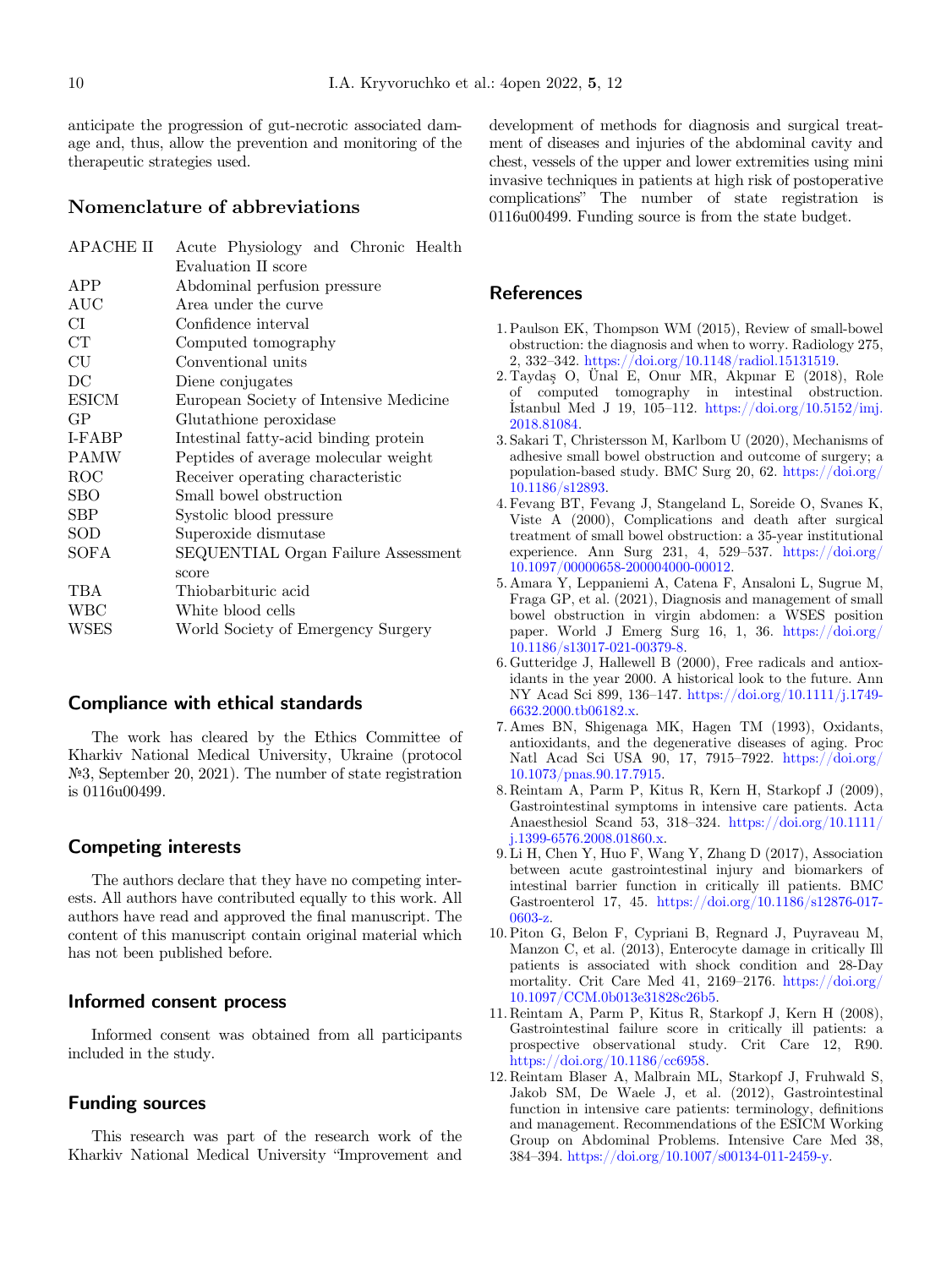- <span id="page-10-0"></span>13. Arthur JR, Boyne R (1985), Superoxide dismutase and glutathione peroxidase activities in neutrophils from selenium deficient and copper deficient cattle. Life Sci 36, 1569– 1575. [https://doi.org/10.1016/0024-3205\(85\)90381-9.](https://doi.org/10.1016/0024-3205(85)90381-9)
- 14. Di Saverio S, Coccolini F, Galati M, Smerieri N, Biffl WL, Ansaloniet L, et al. (2013), Bologna guidelines for diagnosis and management of adhesive small bowel obstruction (ASBO): 2013 update of the evidence-based guidelines from the world society of emergency surgery ASBO working group. World J Emerg Surg 8, 42. [https://doi.org/10.1186/](https://doi.org/10.1186/1749-7922-8-42) [1749-7922-8-42](https://doi.org/10.1186/1749-7922-8-42).
- 15. Ten Broek RPG, Krielen P, Di Saverio S, Coccolini F, Biffl W, Ansaloni L, et al. (2018), Bologna guidelines for diagnosis and management of adhesive small bowel obstruction (ASBO): 2017 update of the evidence-based guidelines from the world society of emergency surgery ASBO working group. World J Emerg Surg 13, 1, 24. [https://doi.org/](https://doi.org/10.1186/s13017-018-0185-2) [10.1186/s13017-018-0185-2.](https://doi.org/10.1186/s13017-018-0185-2)
- 16. Birindelli A, Sartelli M, Di Saverio S, Coccolini F, Ansaloni L, van Ramshorst GH (2017), 2017 update of the WSES guidelines for emergency repair of complicated abdominal wall hernias. World J Emerg Surg 12, 37. [https://doi.org/](https://doi.org/10.1186/s13017-017-0149-y) [10.1186/s13017-017-0149-y.](https://doi.org/10.1186/s13017-017-0149-y)
- 17. Bala M, Kashuk J, Moore EE, Kluger Y, Biffl W, Gomes CA, et al. (2017), Acute mesenteric ischemia: guidelines of the World Society of Emergency Surgery. World J Emerg Surg 12, 38. <https://doi.org/10.1186/s13017-017-0150-5>.
- 18. Long B, Robertson J, Koyfman A (2019), Emergency medicine evaluation and management of small bowel obstruction: evidence-based recommendations. J Emerg Med 56, 2, <sup>166</sup>–176. <https://doi.org/10.1016/j.jemermed.2018.10.024>.
- 19. Amara Y, Leppaniemi A, Catena F, Ansaloni L, Sugrue M, Gustavo GP, et al. (2021), Diagnosis and management of small bowel obstruction in virgin abdomen: a WSES position paper. World J Emerg Surg 16, 36. [https://doi.org/10.1186/](https://doi.org/10.1186/s13017-021-00379-8) [s13017-021-00379-8](https://doi.org/10.1186/s13017-021-00379-8).
- 20. Khurshid Alam ABM, Jahan KI, Ali M (2019), Intestinal obstruction: an overview of aetiology, evaluation and management. J Surg Sci 17, 2, 89–95. [https://doi.org/10.3329/](https://doi.org/10.3329/jss.v17i2.43783) [jss.v17i2.43783.](https://doi.org/10.3329/jss.v17i2.43783)
- 21. Lee Ch-W, Kou H-W, Chou H-S, Chou H, Huang S-F, Chang C-H, Wu C-H, Yu M-C, Tsai H-I (2018), A combination of SOFA score and biomarkers gives a better prediction of septic AKI and in-hospital mortality in critically ill surgical patients: a pilot study. World J Emerg Surg 13, 41. <https://doi.org/10.1186/s13017-018-0202-5>.
- 22. Faix JD (2013), Biomarkers of sepsis. Crit Rev Clin Lab Sci 50, 1, 23–36. [https://doi.org/10.3109/10408363.2013.764490.](https://doi.org/10.3109/10408363.2013.764490)
- 23. Majewski P, Zegan-Barańska M, Karolak I, Kaim K,  $\rm Zukowski$  M, Kotfis K (2020), Current evidence regarding biomarkers used to aid postoperative delirium diagnosis in the field of cardiac surgery-review. Medicina (Kaunas) 56, 10, 493. <https://doi.org/10.3390/medicina56100493>.
- 24. Kelly BJ, Lautenbach E, Nachamkin I, Coffin SE, Gerber JS, Fuchs BD, et al. (2018), Combined biomarkers predict acute mortality among critically ill patients with suspected sepsis. Crit Care Med 46, 7, 1106–1113. [https://doi.org/10.1097/](https://doi.org/10.1097/CCM.0000000000003137) [CCM.0000000000003137.](https://doi.org/10.1097/CCM.0000000000003137)
- 25. Koch C, Edinger F, Fischer T, Brenck F, Hecker A, Katzer K, et al. (2020), Comparison of qSOFA score, SOFA score, and SIRS criteria for the prediction of infection and mortality among surgical intermediate and intensive care patients. World J Emerg Surg 15, 63. [https://wjes.biomedcentral.](https://wjes.biomedcentral.com/articles/10.1186/s13017-020-00343-y#citeas) [com/articles/10.1186/s13017-020-00343-y#citeas.](https://wjes.biomedcentral.com/articles/10.1186/s13017-020-00343-y#citeas)
- 26. Seymour CW, Liu VX, Iwashyna TJ, Brunkhorst FM, Rea TD, Scherag A, et al. (2016), Assessment of clinical criteria for sepsis: for the Third International Consensus Definitions

for Sepsis and Septic Shock (Sepsis-3). JAMA 315, 762–774. <https://doi.org/10.1001/jama.2016.0288>.

- 27. Kovach CP, Fletcher GS, Rudd KE, Grant RM, Carlbom DJ (2019), Comparative prognostic accuracy of sepsis scores for hospital mortality in adults with suspected infection in non-ICU and ICU at an academic public hospital. PLoS One 14, e0222563. [https://doi.org/doi.org/10.1371/journal.pone.](https://doi.org/doi.org/10.1371/journal.pone.0222563) [0222563](https://doi.org/doi.org/10.1371/journal.pone.0222563).
- 28.Wacharasint P, Nakada TA, Boyd JH, Russell JA, Walley KR (2012), Normal-range blood lactate concentration in septic shock is prognostic and predictive. Shock 38, 1, 4–10. [https://doi.org/10.1097/SHK.0b013e318254d41a.](https://doi.org/10.1097/SHK.0b013e318254d41a)
- 29. Chu DC, Mehta AB, Walkey AJ (2017), Practice patterns and outcomes associated with procalcitonin use in critically ill patients with sepsis. Clin Infect Diseases 64, 11, 1509– 1515. <https://doi.org/10.1093/cid/cix179>.
- 30. Simmons TW, Jamall IS (1989), Relative importance of intracellular glutathione peroxidase and catalase in vivo for prevention of peroxidation to the heart. Cardiovasc Res 23, 9, 774–779. [https://doi.org/10.1093/cvr/23.9.774.](https://doi.org/10.1093/cvr/23.9.774)
- 31. Jamall IS, Smith JC (1985), Effects of Cadmium on Glutathione peroxidase, superoxide dismutase, and lipid peroxidation in the rat heart: a possible mechanism of cadmium cardiotoxicity. Toxicol Appl Pharmacol 80, 1, <sup>33</sup>–42. [https://doi.org/10.1016/0041-008x\(85\)90098-5](https://doi.org/10.1016/0041-008x(85)90098-5).
- 32. Simmons TW, Jamall IS (1988), Significance of alterations in hepatic antioxidant enzymes. Biochem J 251, 3, 913–917. [https://doi.org/10.1042/bj2510913.](https://doi.org/10.1042/bj2510913)
- 33. Bhattacharyya A, Chattopadhyay R, Mitra S, Crowe SE (2014), Oxidative stress: an essential factor in the pathogenesis of gastrointestinal mucosal diseases. Physiol Rev 94, 2, <sup>329</sup>–354. [https://doi.org/10.1152/physrev.00040.2012.](https://doi.org/10.1152/physrev.00040.2012)
- 34. Vlasov AP, Kamkina OV, Trofimov VA, Vlasova TI, Abramova SV, Bolotskikh VA (2017), Metabolic restructuring in the liver under conditions of endogenous intoxication. Bull Exp Biol Med 163, 3, 317–320. [https://doi.org/10.1007/](https://doi.org/10.1007/s10517-017-3793-z) [s10517-017-3793-z.](https://doi.org/10.1007/s10517-017-3793-z)
- 35. Skrypko VD, Deltsova OI, Klymenko AO, Gonchar MH, Sheviak PI (2016), The use of antihypoxant and antioxidant therapy in comprehensive treatment of acute small intestinal obstruction. Galician Med J 23, 3. [https://doi.org/10.21802/](https://doi.org/10.21802/gmj.2016.3.52) [gmj.2016.3.52](https://doi.org/10.21802/gmj.2016.3.52).
- 36. Clark JA, Coopersmith CM (2007), Intestinal crosstalk: a new paradigm for understanding the gut as the "motor" of critical illness. Shock 28, 384–393. [https://doi.org/10.1097/](https://doi.org/10.1097/shk.0b013e31805569df) [shk.0b013e31805569df.](https://doi.org/10.1097/shk.0b013e31805569df)
- 37. Kanda T, Fujii H, Tani T, Murakami H, Suda T, Sakai Y, et al. (1996), Intestinal fatty acid-binding protein is a useful diagnostic marker for mesenteric infarction in humans. Gastroenterology 110, 339–343. [https://doi.org/10.1053/](https://doi.org/10.1053/gast.1996.v110.pm8566578) [gast.1996.v110.pm8566578.](https://doi.org/10.1053/gast.1996.v110.pm8566578)
- 38. Schellekens DH, Grootjans J, Dello SA, Dello SA, van Dam RM, Dejong CHC, et al. (2014), Plasma intestinal fatty acid binding protein levels correlate with morphologic epithelial intestinal damage in a human translational ischemiareperfusion model. J Clin Gastroenterol 48, 253–260. <https://doi.org/10.1097/MCG.0b013e3182a87e3e>.
- 39. Kitai T, Kim YH, Kiefer K, Morales R, Borowski AG, Grodin JL, Tang WHW (2017), Circulating intestinal fatty acidbinding protein (I-FABP) levels in acute decompensated heart failure. Clin Biochem 50, 491–495. [https://doi.org/](https://doi.org/10.1016/j.clinbiochem.2017.02.014) [10.1016/j.clinbiochem.2017.02.014](https://doi.org/10.1016/j.clinbiochem.2017.02.014).
- 40. Grimaldi D, Guivarch E, Neveux N, Fichet J, Pène F, Marx JS, et al. (2013), Markers of intestinal injury are associated with endotoxemia in successfully resuscitated patients. Resuscitation 84, 60–65. [https://doi.org/10.1016/j.resuscitation.](https://doi.org/10.1016/j.resuscitation.2012.06.010) [2012.06.010](https://doi.org/10.1016/j.resuscitation.2012.06.010).